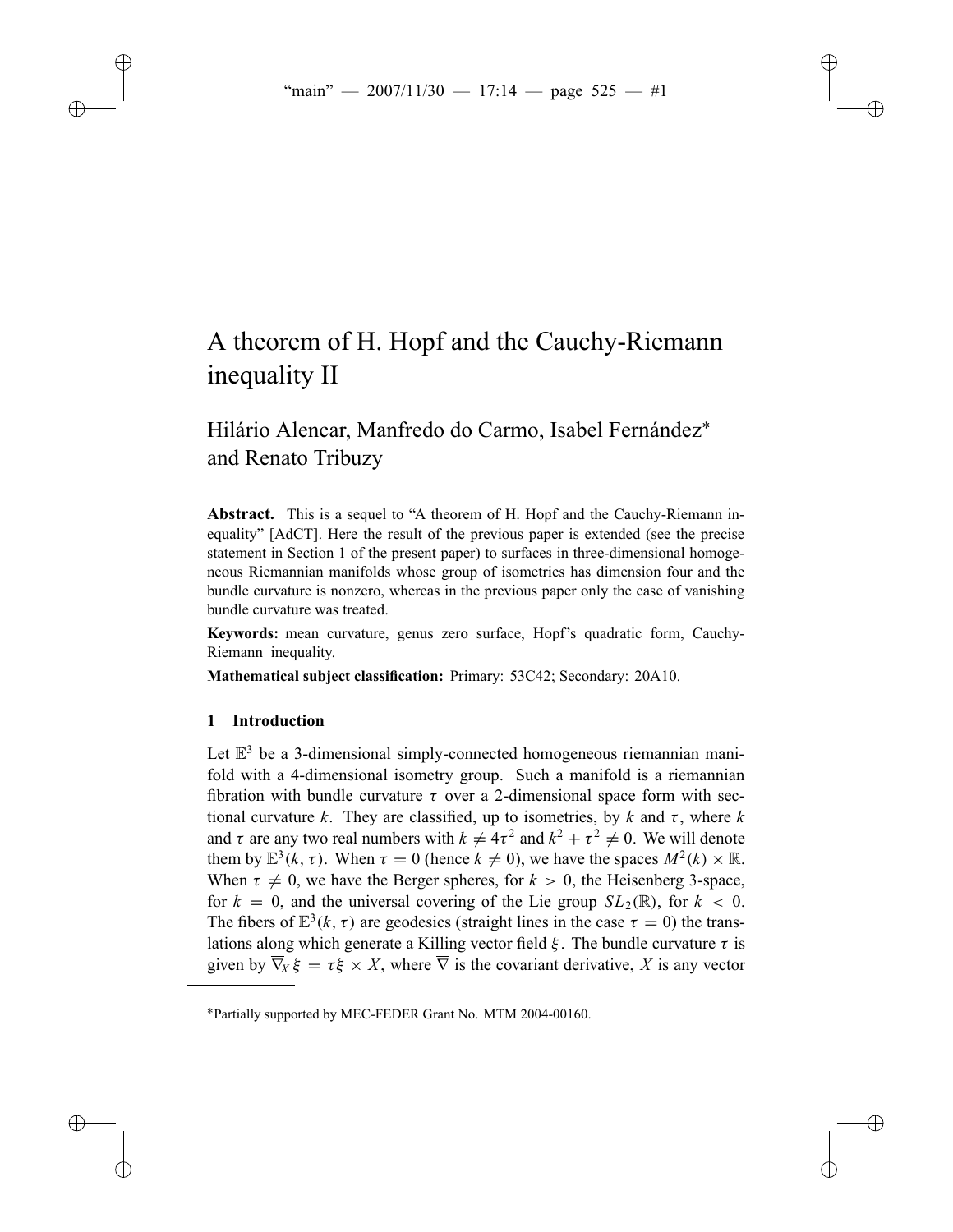field, and  $\times$  is the cross product in  $\mathbb{E}^{3}(k, \tau)$ . We refer to [D] for further details on these spaces and their immersed surfaces.

For the case  $\tau = 0$ , Abresch and Rosenberg [AR1] considered a surface M immersed in  $M^2(k) \times \mathbb{R}$  and introduced a quadratic form on M by

$$
Q(X, Y) = 2H\alpha(X, Y) - k\langle \xi, X \rangle \langle \xi, Y \rangle,
$$

where *X* and *Y* are tangent vectors,  $\alpha$  is the second fundamental form and *H* is the mean curvature of *M*. Introduce in *M* isothermal parameters  $(u, v)$  (this means that the induced metric on *M* is  $ds^2 = \lambda^2 (du^2 + dv^2)$  and let  $z = u + iv$ be the corresponding complex parameter.

Abresch and Rosenberg proved the (2, 0)-component  $Q^{(2,0)}$  of *Q* is holomorphic if  $H = \text{const.}$  This generalizes a previous result of H. Hopf [H] for the case where *M* is immersed in  $\mathbb{R}^3$ . Furthermore, they showed that if *M* is homeomorphic to a sphere, then *M* is an embedded surface invariant by rotations of  $M^2(k) \times \mathbb{R}$  around the factor  $\mathbb{R}$ .

Alencar, do Carmo and Tribuzy [AdCT] showed that it is not necessary to assume that  $H = \text{const.}$  in the above result. They proved the following result

**Theorem A.** Let *M* be a compact immersed surface of genus zero in  $M^2(k) \times \mathbb{R}$ . *Assume that*

$$
|dH| \le g|Q^{(2,0)}|,
$$

*where*  $|dH|$  *is the norm of the differential*  $dH$  *of the mean curvature*  $H$  *of*  $M$ , *and*  $g$  *is a continuous, nonnegative real function. Then*  $O^{(2,0)}$  *is identically zero, hence by* [AR1]*, M is a CMC (constant mean curvature) embedded surface invariant by rotations in*  $M^2(k) \times \mathbb{R}$ *.* 

The goal of the present paper is to generalize Theorem A for immersed surfaces *M* in  $\mathbb{E}^{3}(k, \tau)$ , for  $\tau \neq 0$ .

For that, we first introduce the quadratic form

$$
Q(X, Y) = 2(H + i\tau)\alpha(X, Y) - (k - 4\tau^2)\langle \xi, X \rangle \langle \xi, Y \rangle
$$

for tangent vectors *X*, *Y* in *M*. The expression of the above form was inspired in a joint paper of Abresch and Rosenberg [AR2] in which they announce that the theorem of [AR1] (case  $H = \text{const.}$ ) can be extended to surfaces immersed in  $\mathbb{E}^{3}(k, \tau)$ . As usual, we denote by  $O^{(2,0)}$  the (2,0)-component of *O* in the complex structure of *M* determined by the induced metric. We prove

**Theorem 1.** Let *M* be a compact surface of genus zero immersed in  $\mathbb{E}^{3}(k, \tau)$ *with mean curvature H. Assume that*

$$
|dH| \le g|Q^{(2,0)}|,
$$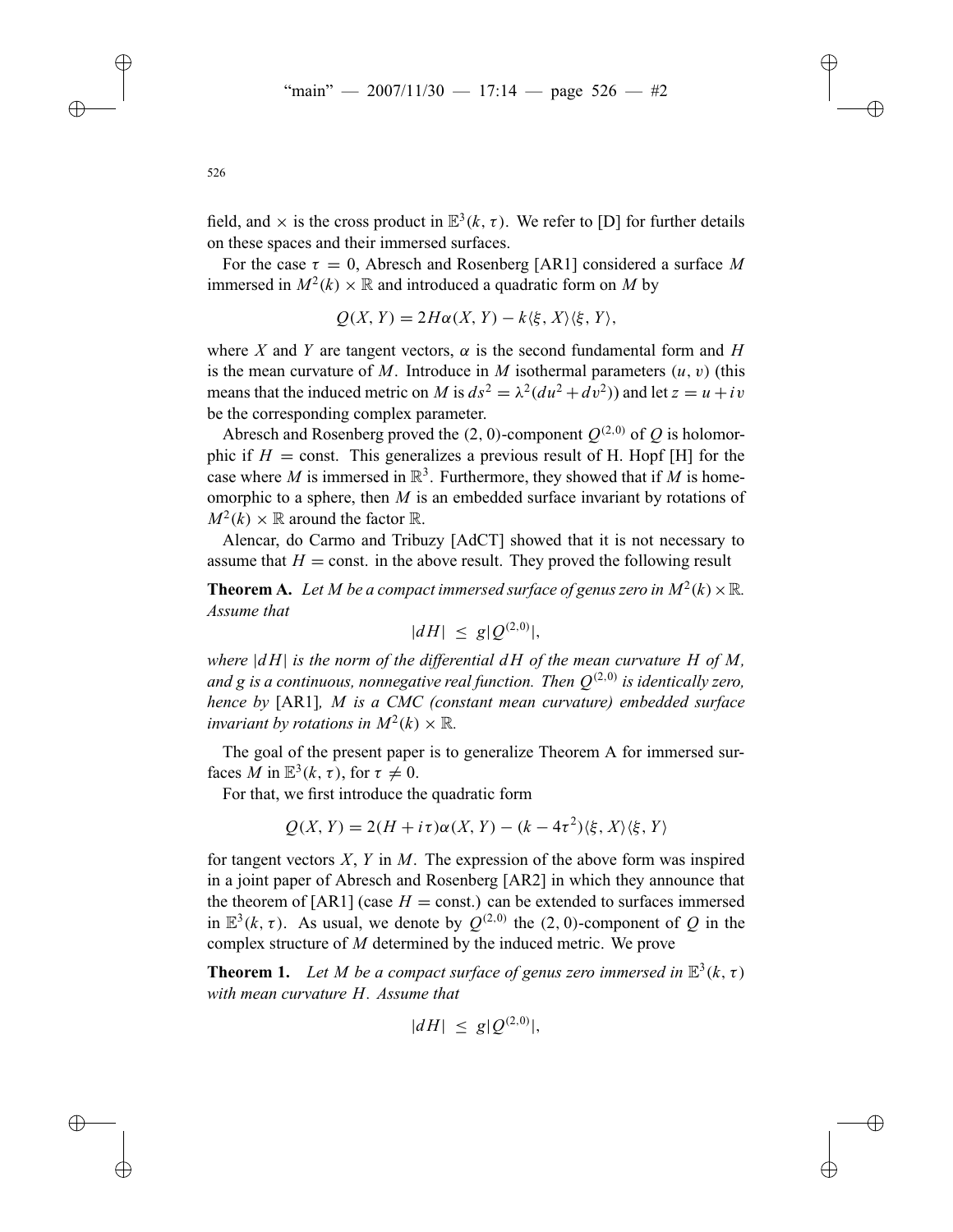*where g is a continuous nonnegative real function. Then*  $Q^{(2,0)}$  *is identically zero and, by* [AR2]*, M is a CMC surface invariant by rotations in*  $\mathbb{E}^{3}(k, \tau)$ *.* 

# **2 Preliminaries**

Set  $\theta = H + i\tau$ ,  $c = k - 4\tau^2$  and write *Q* as

$$
Q(X, Y) = 2\theta \alpha(X, Y) - c\langle \xi, X \rangle \langle \xi, Y \rangle.
$$

The (2, 0)-component of *Q* is

$$
Q^{(2,0)} = \psi(z)dzdz.
$$

Here  $z = u + iv$ , where  $(u, v)$  are isothermal parameters in *M*, i.e.,

$$
\left\langle \frac{\partial}{\partial u}, \frac{\partial}{\partial u} \right\rangle = \left\langle \frac{\partial}{\partial v}, \frac{\partial}{\partial v} \right\rangle = \lambda^2, \qquad \left\langle \frac{\partial}{\partial u}, \frac{\partial}{\partial v} \right\rangle = 0,
$$

and

$$
dz = \frac{1}{\sqrt{2}}(du + idv), \qquad d\bar{z} = \frac{1}{\sqrt{2}}(du - idv).
$$

Set

$$
Z = \frac{1}{\sqrt{2}} \left( \frac{\partial}{\partial u} - i \frac{\partial}{\partial v} \right), \qquad \overline{Z} = \frac{1}{\sqrt{2}} \left\{ \frac{\partial}{\partial u} + i \frac{\partial}{\partial v} \right\},
$$

so that

$$
dz(Z) = 1 = d\overline{z}(\overline{Z}), \qquad dz(\overline{Z}) = d\overline{z}(Z) = 0.
$$

Notice also that

$$
Q(Z, Z) = \psi(z)
$$
 and  $\langle Z, \overline{Z} \rangle = \lambda^2$ ,  $\langle Z, Z \rangle = \langle \overline{Z}, \overline{Z} \rangle = 0$ .

We first prove the lemma below that will be used repeatedly in this section.

**Lemma 1.** *With the above notation*

$$
\nabla_{\overline{Z}} Z = \nabla_Z \overline{Z} = 0,
$$

*where*  $\nabla$  *is the covariant derivative in M.* 

**Proof.** From the symmetry of the conexion we have

$$
\nabla_{\overline{Z}}Z - \nabla_{Z}\overline{Z} = [Z, \overline{Z}].
$$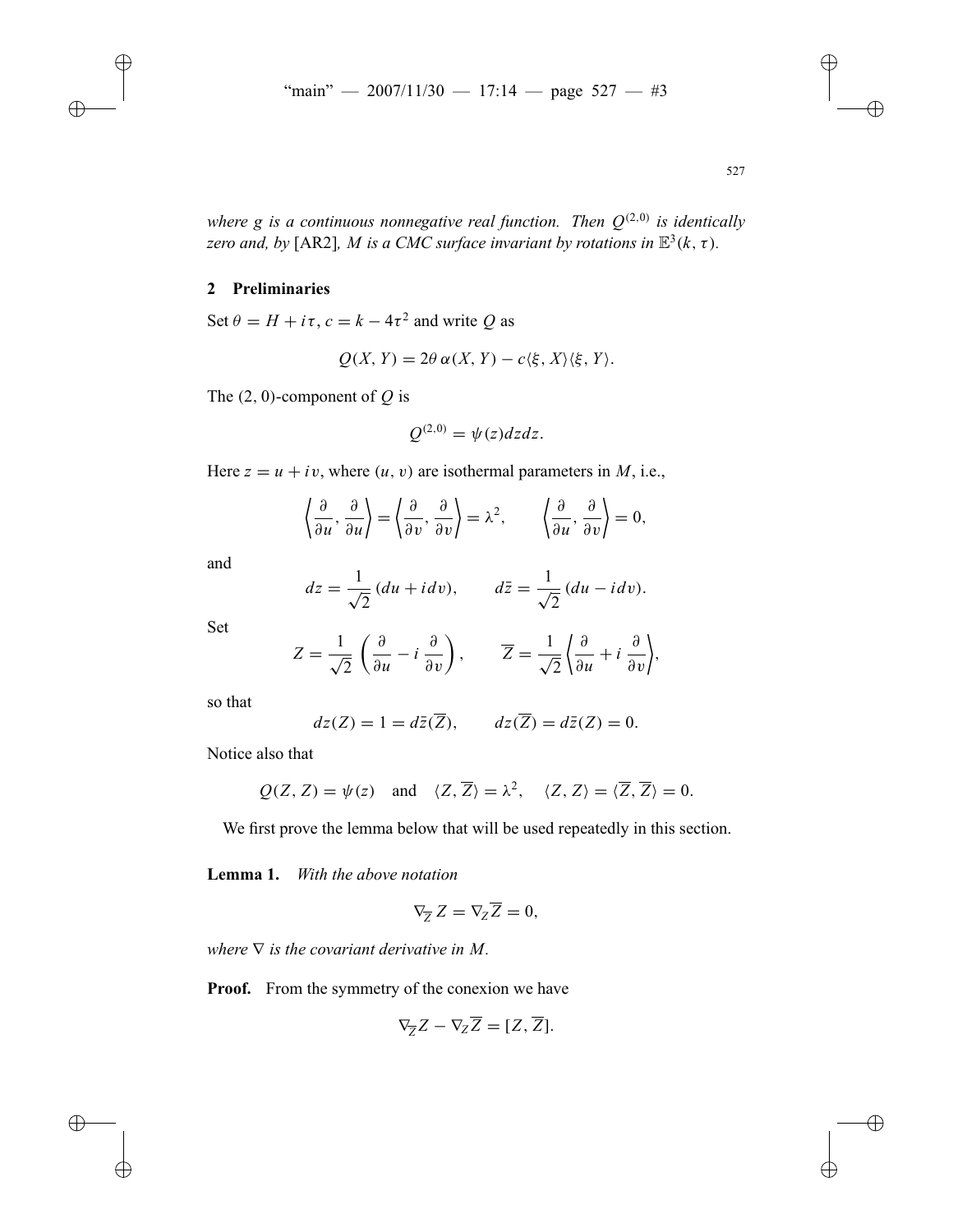$$
\nabla_{\overline{Z}}Z = aZ + b\overline{Z} = \nabla_Z\overline{Z}.
$$

Then, since  $\langle Z, Z \rangle = 0$ ,

$$
0 = \frac{1}{2} \overline{Z} \langle Z, Z \rangle = \langle \nabla_{\overline{Z}} Z, Z \rangle = b \lambda^2.
$$

It follows that  $b = 0$  and  $\nabla_{\overline{Z}} Z = aZ$ . Similarly, since  $\langle \overline{Z}, \overline{Z} \rangle = 0$ ,

$$
0 = \frac{1}{2} Z \langle \overline{Z}, \overline{Z} \rangle = \langle \nabla_Z \overline{Z}, \overline{Z} \rangle = a \lambda^2
$$

so that  $a = 0$  and  $\nabla_{\overline{Z}} Z = \nabla_Z \overline{Z} = 0$ .

Next, we compute

$$
\frac{d\psi}{d\bar{z}} = \overline{Z} \ Q(Z, Z) = \overline{Z} (2\theta \langle SZ, Z \rangle - c \langle \xi, Z \rangle^2),
$$

where *S* is the shape operator corresponding to  $\alpha$ .

**Proposition 1.**  $\overline{Z}Q(Z, Z) = 2\overline{Z}(H)\alpha(Z, Z) + 2\theta\lambda^2Z(H)$ .

### **Proof.**

$$
\overline{Z}Q(Z,Z) = 2\overline{Z}(\theta)\langle SZ, Z\rangle + 2\theta\langle\nabla_{\overline{Z}}(SZ), Z\rangle - 2c\langle\xi, Z\rangle\langle\overline{\nabla}_{\overline{Z}}\xi, Z\rangle \n- 2c\langle\xi, Z\rangle\langle\xi, \overline{\nabla}_{\overline{Z}}Z\rangle,
$$
\n(1)

where we have used that  $\nabla_{\overline{z}}Z = 0$ . In the Lemmas below, we compute separately  $\langle \nabla_{\overline{Z}} (SZ), Z \rangle$ ,  $\langle \overline{\nabla}_{\overline{Z}} \xi, \overline{Z} \rangle$  and  $\langle \xi, \overline{\nabla}_{\overline{Z}} \overline{Z} \rangle$ .

**Lemma 2.**  $\langle \nabla_{\overline{Z}}(SZ), Z \rangle = \langle \nabla_{Z}(S\overline{Z}), Z \rangle + c\lambda^2 \langle \xi, N \rangle \langle \xi, Z \rangle$ .

**Proof.** By using that  $\nabla_{\overline{Z}}Z = 0$  and Codazzi equation, we obtain

$$
\nabla_{\overline{Z}}(SZ) = (\nabla_{\overline{Z}}S)(Z) + S(\nabla_{Z}\overline{Z})
$$
  
= (\nabla\_{Z}S)(\overline{Z}) + \widetilde{R}(Z, \overline{Z})N  
= (\nabla\_{Z}S)\overline{Z} + c\langle N, \xi \rangle (\langle Z, \xi \rangle \overline{Z} - \langle \overline{Z}, \xi \rangle Z),

where  $\tilde{R}$  is the curvature of  $\mathbb{E}^3(k, \tau)$  and we have used Corollary 3.2 of Daniel [D]. Finally, since  $\langle Z, Z \rangle = 0$ , we conclude that

$$
\overline{z}(SZ), Z
$$
  $z(S\overline{Z}), Z \rangle + c\langle N, \xi \rangle \langle Z, \xi \rangle \lambda^2.$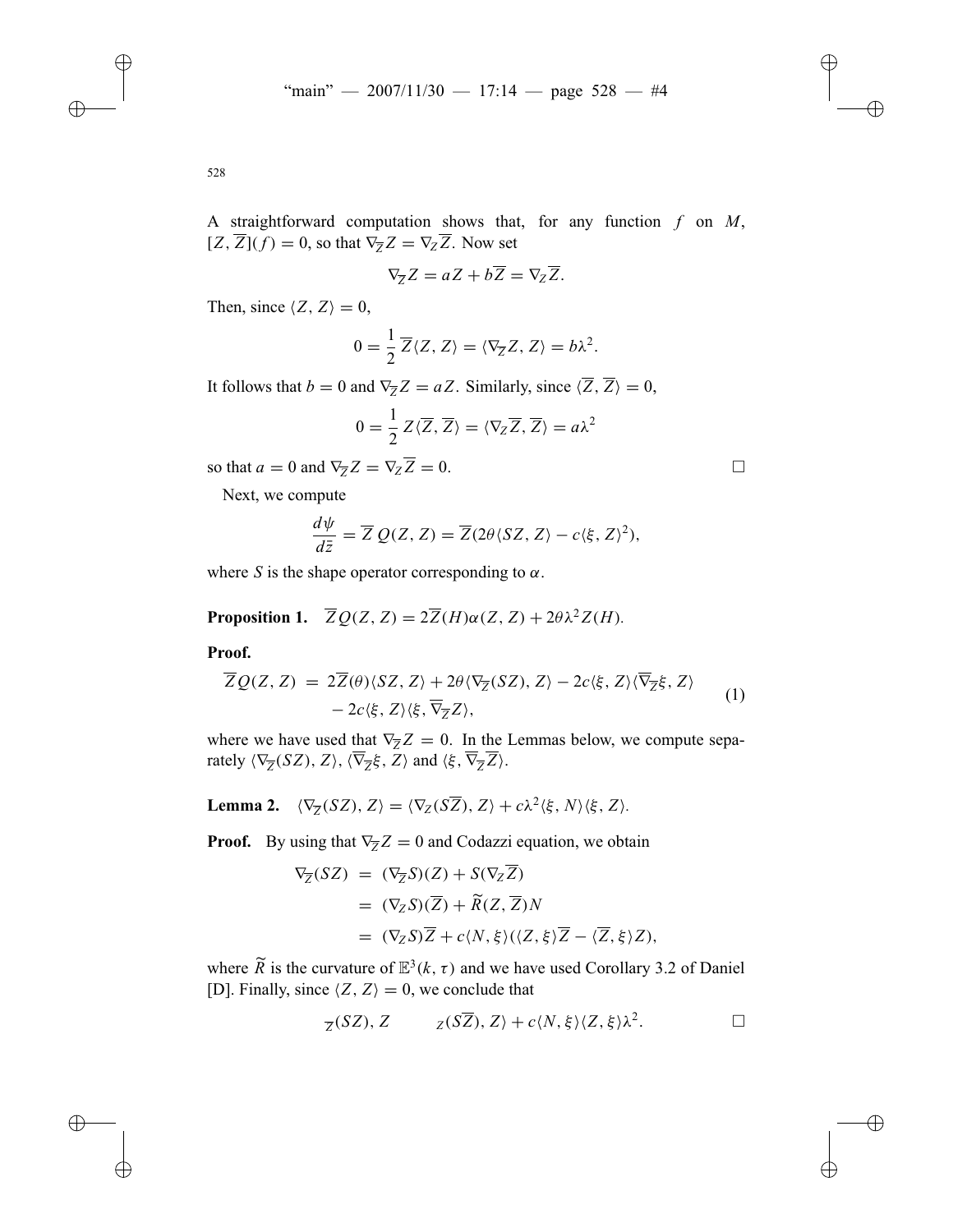**Lemma 3.**  $\langle \nabla_{\overline{z}} \xi, Z \rangle = i \tau \lambda^2 \langle \xi, N \rangle$ , where *N* is the normal to the surface *M*.

**Proof.** By using ([D], proof of the Proposition 3.2) we obtain

$$
\overline{\nabla}_{\overline{Z}}\xi=\tau\xi\times\overline{Z}=\tau(\langle J\overline{Z},\xi\rangle N-\langle\xi,N\rangle J\overline{Z}),
$$

where  $J$  is the complex multiplication by  $i$ . Thus

$$
\langle \overline{\nabla}_{\overline{Z}} \xi, Z \rangle = -\tau \langle \xi, N \rangle i \lambda^2. \Box
$$

**Lemma 4.**  $\langle \xi, \overline{\nabla}_{\overline{z}} Z \rangle = \lambda^2 H \langle \xi, N \rangle$ .

**Proof.**  $\overline{\nabla}_z Z = \nabla_{\overline{z}} Z + \alpha(\overline{Z}, Z)N$ .

Since  $\nabla_{\overline{Z}} Z = 0$  and  $\alpha(\overline{Z}, Z) = \lambda^2 H$ . (See the proof of Lemma 2 in [AdCT]), we conclude that

$$
\langle \xi, \overline{\nabla}_{\overline{Z}} Z \rangle = \lambda^2 H \langle \xi, N \rangle.
$$

Putting Lemmas 2, 3 and 4 in the expression (1) of  $\overline{Z}Q(Z, Z)$ , we obtain

$$
\overline{Z}Q(Z, Z) = 2\overline{Z}(H)\alpha(Z, Z) + 2\theta \langle \nabla_Z(S\overline{Z}), Z \rangle + 2\theta c\lambda^2 \langle N, \xi \rangle \langle Z, \xi \rangle
$$
  
-2 ci  $\tau \lambda^2 \langle \xi, Z \rangle \langle \xi, N \rangle - 2c \lambda^2 H \langle \xi, N \rangle \langle \xi, Z \rangle.$ 

Since  $\theta = H + i\tau$ , the two last terms of the above sum cancel out with the third term. Thus

$$
\bar{Z} Q(Z, Z) = 2\overline{Z}(H)\alpha(Z, Z) + 2\theta \langle \nabla_Z(\overline{SZ}), Z \rangle.
$$
 (2)

To conclude the proof of Proposition 1, we still need some information on the term  $\langle \nabla_z (S\overline{Z}), Z \rangle$ .

**Lemma 5.**  $\langle \nabla_z (\vec{SZ}) , Z \rangle = \lambda^2 Z(H)$ .

**Proof.** We first claim that

$$
\nabla_Z Z = \frac{Z(\lambda^2)}{\lambda^2} Z.
$$

To see that, set  $\nabla_z Z = aZ + b\overline{Z}$ . Then

$$
\langle \nabla_Z Z, Z \rangle = b\lambda^2 = \frac{1}{2} Z \langle Z, Z \rangle = 0.
$$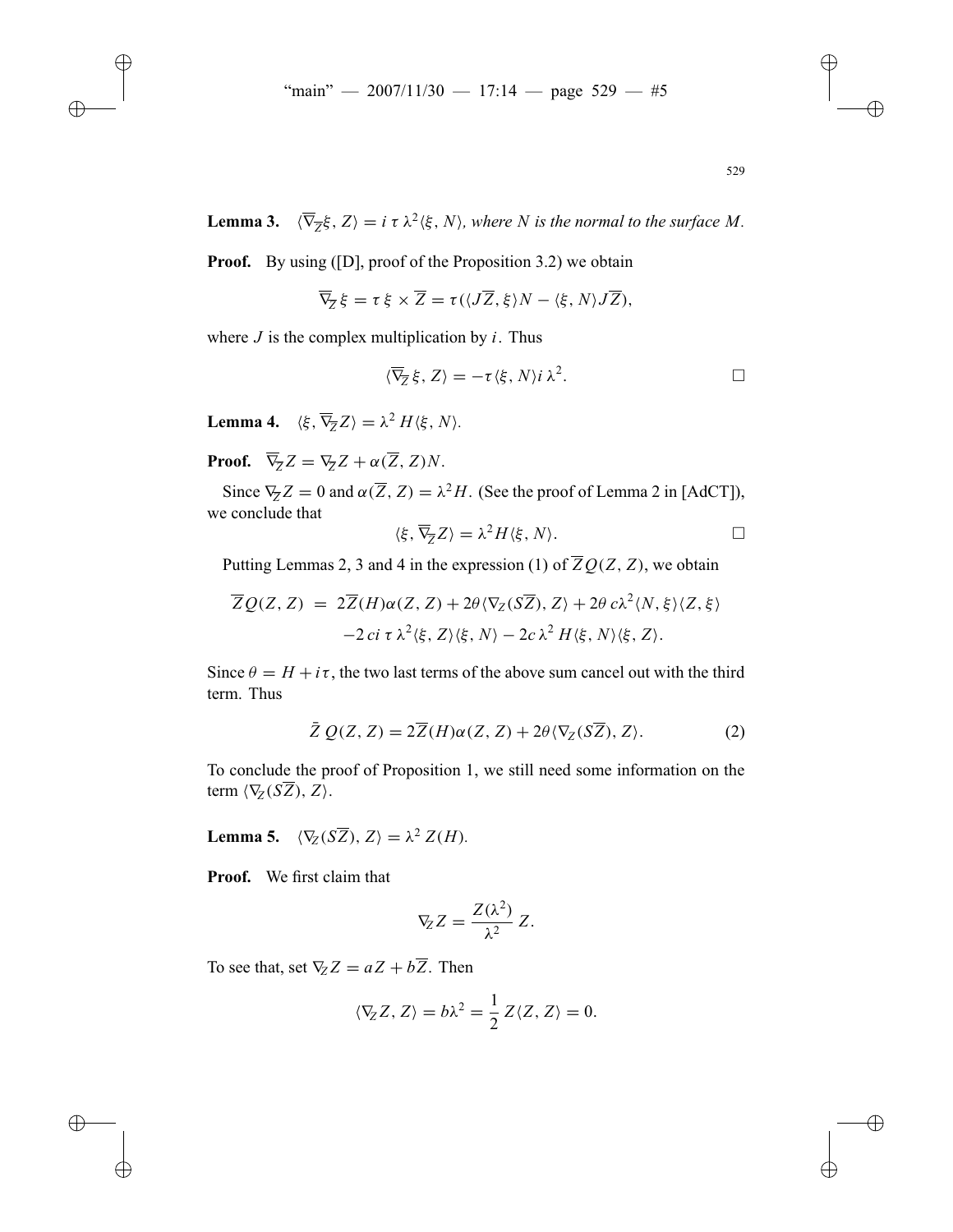It follows that  $b = 0$ , hence  $\nabla_z Z = aZ$ . But

$$
\langle \nabla_Z Z, \overline{Z} \rangle = Z \langle Z, \overline{Z} \rangle = Z(\lambda^2) = a \langle Z, \overline{Z} \rangle.
$$

It follows that  $a = \frac{Z(\lambda^2)}{\lambda^2}$ , and this proves our claim. Now, notice that

$$
Z(\lambda^2 H) = Z(\langle S\overline{Z}, Z\rangle) = \langle \nabla_Z(S\overline{Z}), Z\rangle + \langle S\overline{Z}, \nabla_Z Z\rangle.
$$

Thus

$$
\langle \nabla_Z (\vec{SZ}), Z \rangle = Z(\lambda^2)H + \lambda^2 Z(H) - \langle S\overline{Z}, \nabla_Z Z \rangle
$$
  
=  $Z(\lambda^2)H + \lambda^2 Z(H) - \langle S\overline{Z}, Z \rangle \frac{Z(\lambda^2)}{\lambda^2}$   
=  $\lambda^2 Z(H)$ ,

since  $\langle S\overline{Z}, Z\rangle = \lambda^2 H$ .

By using Lemma 5 in Equation (2) we conclude the proof of Proposition 1.

**Proof of Theorem 1.** By Proposition 1, we have

$$
|\overline{Z} Q(Z, Z)| = |2\overline{Z}(H)\alpha(Z, Z) + 2\theta \lambda^2 Z(H)|
$$
  
 
$$
\leq |dH||\lambda||2\alpha(Z, Z) + 2\theta \lambda^2|,
$$

where we have used that  $|\overline{Z}(H)| = |dH(\overline{Z})| \le |dH||\overline{Z}|$  and  $|Z(H)| <$  $|dH| |\lambda|$ . By hypothesis,  $|dH| \le g|Q^{(2,0)}|$ , for a continuous  $g \ge 0$ . Thus

$$
\left|\frac{d\psi}{d\bar{z}}\right| = |\overline{Z}\ Q(Z,Z)| \le h|Q^{(2,0)}| = h|\psi(z)|,\tag{3}
$$

where

 $h = g|\lambda| \left( |\alpha(Z, Z)| + 2\lambda^2 |H + i\tau| \right),$ 

i.e., *h* is a continuous nonnegative function on *M*. We now use the Main Lemma of [AdCT] which states that if a function  $\psi(z)$  satisfies the inequality (3) in a neighborhood *U* of a zero  $z_0$  of  $\psi$ , then either  $\psi \equiv 0$  in a neighborhood  $V \subset U$ of  $z_0$  or, for all  $z$  in  $V$ ,

$$
\psi(z) = (z - z_0)^m f_m(z), \quad m \ge 1, \quad f_m(z_0) \ne 0.
$$
 (4)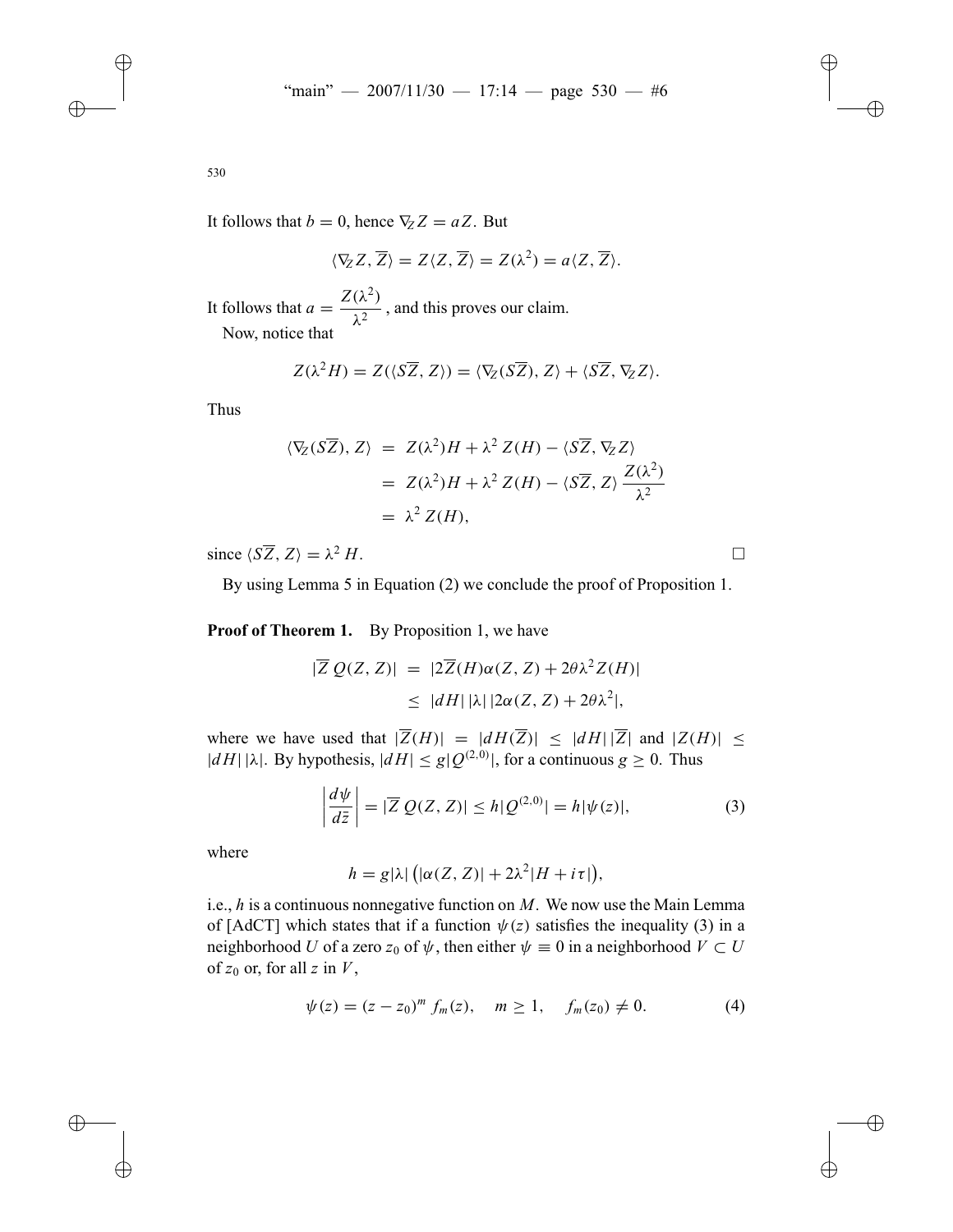From that we can conclude the proof of Theorem 1 in the same way as in ([AdCT] end of section 2). For completeness, we summarize the argument here.

By the Main Lemma, either  $Q^{(2,0)} \equiv 0$ , hence by [AR2], *M* is a surface of revolution, or  $O^{(2,0)}$  has a finite number of zeroes. We show that this case leads to a contradiction. Indeed, the equation  $\text{Im}[Q(Z, Z)dz^2] = 0$  gives rise to two fields of directions on *M* whose singularities are the zeroes of  $Q(Z, Z)$ . The index of any of these fields at the singular point is equal to −*m*/2, where *m* is the order of the zero that appears in Equation (4). Since *M* has genus zero, the sum of the indices of this field of directions, by Poincaré Theorem ([H], Chapter III, sect. 2), is two. This is a contradiction, thereby concluding the proof of Theorem 1.

**Acknowledgments.** This work was done when I. Fernández was visiting IMPA in the second semester of 2005; she wishes to thank people at IMPA for making her stay a pleasurable experience.

#### **References**

- [AR1] U. Abresch and H. Rosenberg, *A Hopf differential for constant mean curvature surface in*  $S^2 \times \mathbb{R}$  *and*  $H^2 \times \mathbb{R}$ *.* Acta Math. **193** (2004), 141–147.
- [AR2] U. Abresch and H. Rosenberg, *Generelized Hopf differentials*. Matemática Contemporânea, **28** (2005). Sociedade Brasileira de Matemática, 1–28.
- [AdCT] H. Alencar, M. do Carmo and R. Tribuzy, A theorem of Hopf and the Cauchy-*Riemann inequality*. Preprint, IMPA, 2005. To appear in Comm. in Analysis and Geometry.
- [D] B. Daniel, *Isometric immersions into 3-dimensional, homogeneous manifolds*. Preprint, IMPA, 2005. To appear in Comm. Math. Helv.
- [H] H. Hopf, *Differential Geometry in the Large*. Lectures Notes in Math., Springer-Verlag, volume 1000, 1983.